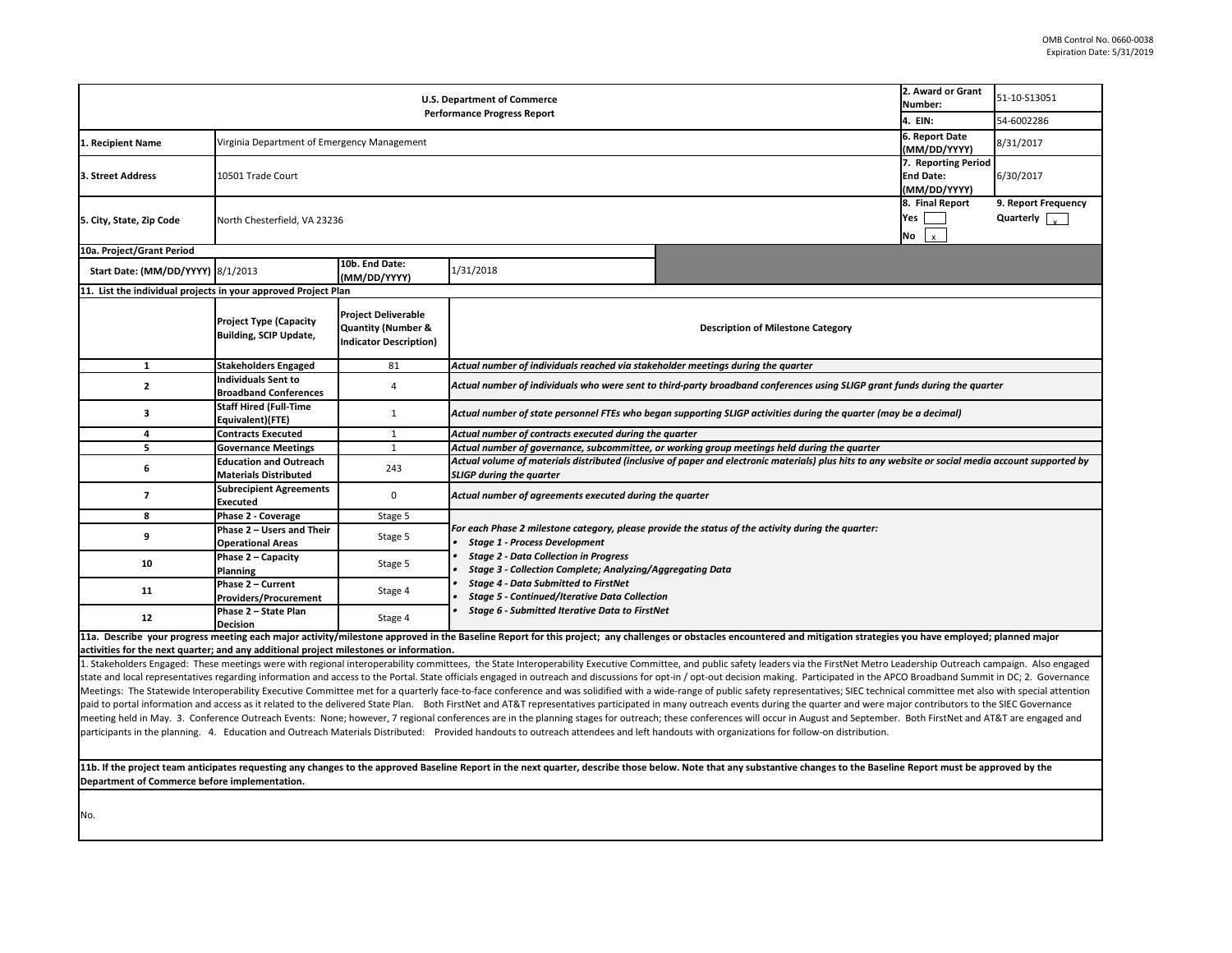The State's Interoperability Executive Committee continues to be engaged and identified working groups/committees to assist in the evaluation of the FirstNet plan as access to the FristNet Portal to assist in their evaluation.

One FTE Administrative Assistant hired in June 2017 to support FirstNet outreach and responsibilities. The FTE Program Assistant hired in 2016 continues to support th time in her role. She continues to open doors and find opportunities for additional Outreach opportunities in 2017;. We have identified multiple public safety and gov space.

The total amount of contracts now exceeds the orginal budget due to the execution of CIT. Some costs that were orginally budgeted in non-contractual costs have been rolled into that contract. This has been accounted for in **13b. Describe any challenges encountered with vendors and/or subrecipients.** 

## **11d. Describe any success stories or best practices you have identified. Please be as specific as possible.**

|                                 |      | 12b. Staffing Table - Please include all staff that have contributed time to the project. Please do not remove individuals from this table. |                             |
|---------------------------------|------|---------------------------------------------------------------------------------------------------------------------------------------------|-----------------------------|
| <b>Job Title</b>                | FTE% | <b>Project (s) Assigned</b>                                                                                                                 | Change                      |
| <b>SWIC</b>                     | 50%  | <b>PSBN, FirstNet</b>                                                                                                                       | <b>SWIC is DepSec Brown</b> |
| <b>IO Program Manager</b>       | 50%  | <b>PSBN, FirstNet</b>                                                                                                                       | Hired Nov. 10th             |
| <b>Program Assistant</b>        | 100% | <b>PSBN, FirstNet</b>                                                                                                                       | Hired Oct. 1st              |
| <b>Administrative Assistant</b> | 100% | <b>PSBN, FirstNet</b>                                                                                                                       | Hired June 19               |
|                                 |      |                                                                                                                                             |                             |

| <b>Name</b>                                                               | <b>Subcontract Purpose</b>                                                |                                           | <b>Type</b><br>(Vendor/Subrec.) | RFP/RFQ Issued (Y/N) | Contract<br><b>Executed</b><br>(Y/N) | <b>Start Date</b> | <b>End Date</b> | <b>Total Federal Funds</b><br><b>Allocated</b> | <b>Total Matching</b><br>Allocate |
|---------------------------------------------------------------------------|---------------------------------------------------------------------------|-------------------------------------------|---------------------------------|----------------------|--------------------------------------|-------------------|-----------------|------------------------------------------------|-----------------------------------|
| Data Collection                                                           | To collect information from<br>stakeholders for PSBN                      | TBD                                       | Vendor                          | N                    | N                                    |                   |                 | \$280,000                                      |                                   |
| Project Manager/Subject Matter Experts                                    | Assist in development of planning<br>for est of NPSBN                     | TBD                                       | Vendor                          | N                    | N                                    |                   |                 | \$639,127                                      |                                   |
| Regional Coordination/Outreach/Office<br>Mgr                              | Organize stakeholder meetings;<br>maintain website and awareness          | Caliper                                   | Vendor                          |                      |                                      | 10/1/2013         | 6/30/2015       | \$312,480                                      |                                   |
| <b>Regional Coordination</b>                                              | MACINAC                                                                   | All Hazards                               | Subrec                          | N                    |                                      | 2/25/2014         | 6/30/2016       | \$90,000                                       | \$22,500.00                       |
| Interop Conference                                                        | Annual stakeholder conference,                                            | APCO                                      | Vendor                          |                      |                                      | 10/1/2013         | Dec-15          | \$150,000                                      |                                   |
| Project Management                                                        | Project Management and Support<br>for FirstNet                            | Center for Innovative<br>Technology (CIT) | Subrec                          | N                    |                                      | 7/1/2015          | $Jan-18$        | \$1,188,117                                    |                                   |
| Website Development and Deployment                                        | FirstNet Website for outreach and<br>information dissemination            | VERT Mobile, LLC                          | Vendor                          |                      |                                      |                   |                 |                                                |                                   |
| Conference Planning, Logistics and<br>Coordinator                         | Lead in the support, planning and<br>facilitation of regional conferences | CADMUS                                    | Vendor                          |                      |                                      | 6/16/2016         |                 | \$97,126                                       |                                   |
| 13h Describe any challenges encountered with vendors and/or subrecipients |                                                                           |                                           |                                 |                      |                                      |                   |                 |                                                |                                   |

**11c. Provide any other information that would be useful to NTIA as it assesses this project's progress.** 

**12a. If the project is not fully staffed, describe how any lack of staffing may impact the project's time line and when the project will be fully staffed.**

## **12. Personnel**

| he FirstNet initiative in Virginia; however, she is now working part-<br>vernance conferences for presentation opportunities and exhibition |                                                |                                                 |
|---------------------------------------------------------------------------------------------------------------------------------------------|------------------------------------------------|-------------------------------------------------|
| s presented to the Commonwealth. This group was identified with                                                                             |                                                |                                                 |
|                                                                                                                                             |                                                |                                                 |
|                                                                                                                                             |                                                |                                                 |
|                                                                                                                                             |                                                | Change                                          |
|                                                                                                                                             |                                                | <b>SWIC is DepSec Brown</b>                     |
|                                                                                                                                             |                                                | Hired Nov. 10th                                 |
|                                                                                                                                             |                                                | Hired Oct. 1st                                  |
|                                                                                                                                             |                                                | <b>Hired June 19</b>                            |
|                                                                                                                                             |                                                |                                                 |
|                                                                                                                                             |                                                |                                                 |
| <b>End Date</b>                                                                                                                             | <b>Total Federal Funds</b><br><b>Allocated</b> | <b>Total Matching Funds</b><br><b>Allocated</b> |
|                                                                                                                                             | \$280,000                                      |                                                 |
|                                                                                                                                             | \$639,127                                      |                                                 |
| 6/30/2015                                                                                                                                   | \$312,480                                      |                                                 |
| 6/30/2016                                                                                                                                   | \$90,000                                       | \$22,500.00                                     |
| <b>Dec-15</b>                                                                                                                               | \$150,000                                      |                                                 |
| $Jan-18$                                                                                                                                    | \$1,188,117                                    |                                                 |
|                                                                                                                                             |                                                |                                                 |
|                                                                                                                                             | \$97,126                                       |                                                 |

phase two budget.

## **13. Subcontracts (Vendors and/or Subrecipients)**

**13a. Subcontracts Table – Include all subcontractors. The totals from this table must equal the "Subcontracts Total" in Question 14f.**